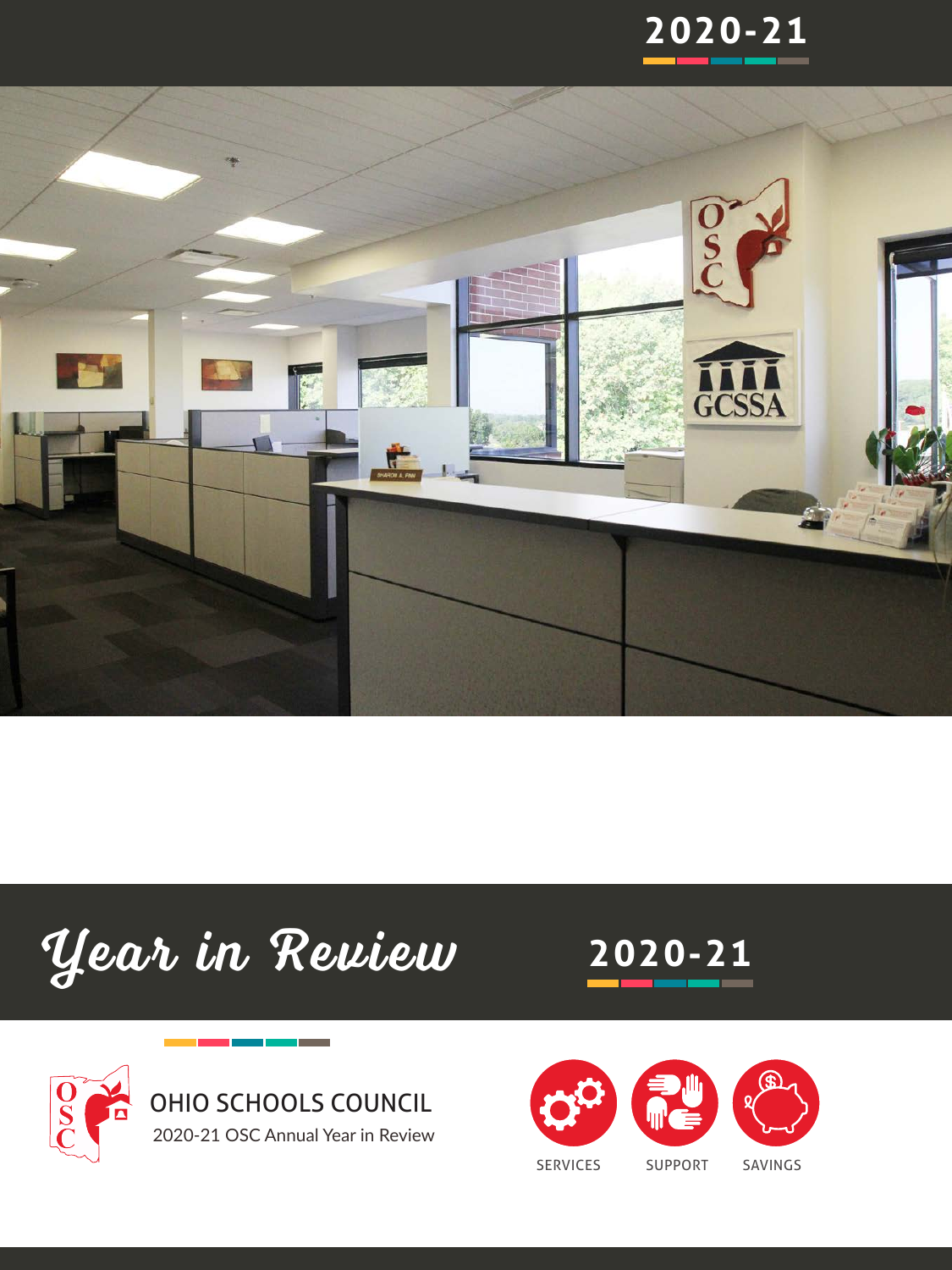# **Our Team**





**William J. Zelei Executive Director** Highlight your samples of the samples of the samples of the samples of the samples of the samples of the samples of the samples of the samples of the samples of the samples of the samples of the samples of the samples of t



. . . . . . . . . .

**Dennis L. Allen Assistant Executive Director**



**Barb DelRoso Utilities Manager**



**Jean Esther Administrative Assistant**



**Tami Perkins Administrative Assistant**



**Paul Smith Regional Liaison**



**Sharon Finn Administrative Assistant**



**Kelly Rocco Program Manager**



**Larry Tomec Director of Business Services**



**Tom Lammers Regional Liaison**



**Denny Recker Regional Liaison**



**Diane Ward LEEMC Program Manager**



**Leah Nemeth Marketing Manager**



**Thomas Robey Regional Liaison**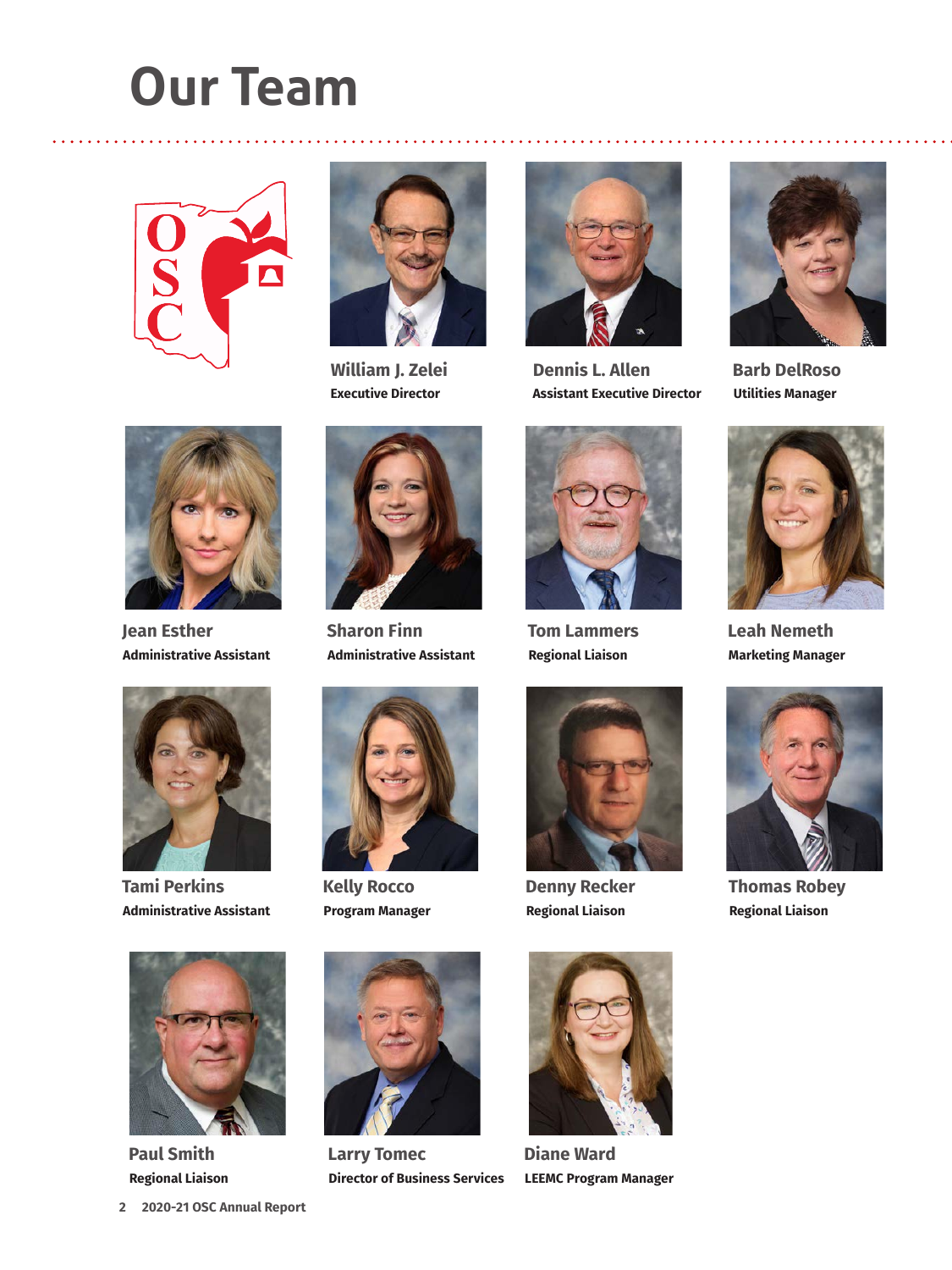## **Providing valuable services aligned with need ...**



Dear Colleague and Partner:

Thank you for all that you've done for students of your community and the children of the state of Ohio. As we enter this new year, with the continuation of COVID and the chaos around masks, vaccinations and quarantining, let us renew our commitment to protecting and enhancing student physical and academic health.

The Ohio Schools Council set out this year continuing its support in helping schools navigate through the challenges of the COVID-19 pandemic. Whether it was procuring products that were in limited supply, securing volume discounts or connecting our districts with valuable guidance, our goal was to assist our members during these unprecedented times.

Our mission remains the same — provide reliable, trusted and turn-key products and programming designed to create efficiencies and save time and money. This year, we focused on ways districts could best-utilize local and federal dollars to improve building safety, upgrade sanitization processes and improve air quality.

We held multiple webinars across the state to highlight and explain ESSER fund uses, prioritization and procurement methods. As a result, we helped more than a dozen districts improve Indoor Air Quality (AIQ) using federal funding. We anticipate that this work, which began in late FY 21, will continue through the fall of 2021 and possibly even into the spring of 2022. This work presents a significant opportunity for school districts to continue to fight the COVID-19 virus while continuing to provide face-to-face instruction to students.

We engaged with local engineering firms to help inform best practices and procedures and selected products and services recommended by experts. More than 130 districts have purchased over \$1.6 million in supplies through the OSC COVID-19 Catalog this year and that number continues to grow.

We are excited to report that this year we have added 9 new members to the organization, including Bowling Green Schools, Bryan City Schools, Columbiana County Career & Technical Center, Hicksville Ex. Village Schools, Mansfield City Schools, New Philadelphia Schools, Northwest Ohio ESC, Urban Community School and West Holmes Local Schools.

Looking forward, we are committed to helping our members serve their students and achieve their organizational goals while also saving them time, money and valuable resources. We will continue to enhance our current programs and add new programming and services aligned with district need, expert guidance and current trends.

Please do not hesitate to contact us and explore our programs, which are designed to help lighten the burden on your district — both financially and resourcefully.

We truly appreciate the difficulty and stress that our district partners face every day, as they stand on the front line of educating our students and protecting our students and staff. The staff of the Ohio Schools Council is committed to providing you with the necessary support to enable your district to be the best that it can be. During these trying times, as the OSC continues to evolve to meet your needs, be sure to keep us in the loop as needs and demands change. It is our goal to assist you in creating a better learning environment for the staff and students of Ohio.

Sincerely,

**DR. WILLIAM J. ZELEI Executive Director, Ohio Schools Council** 

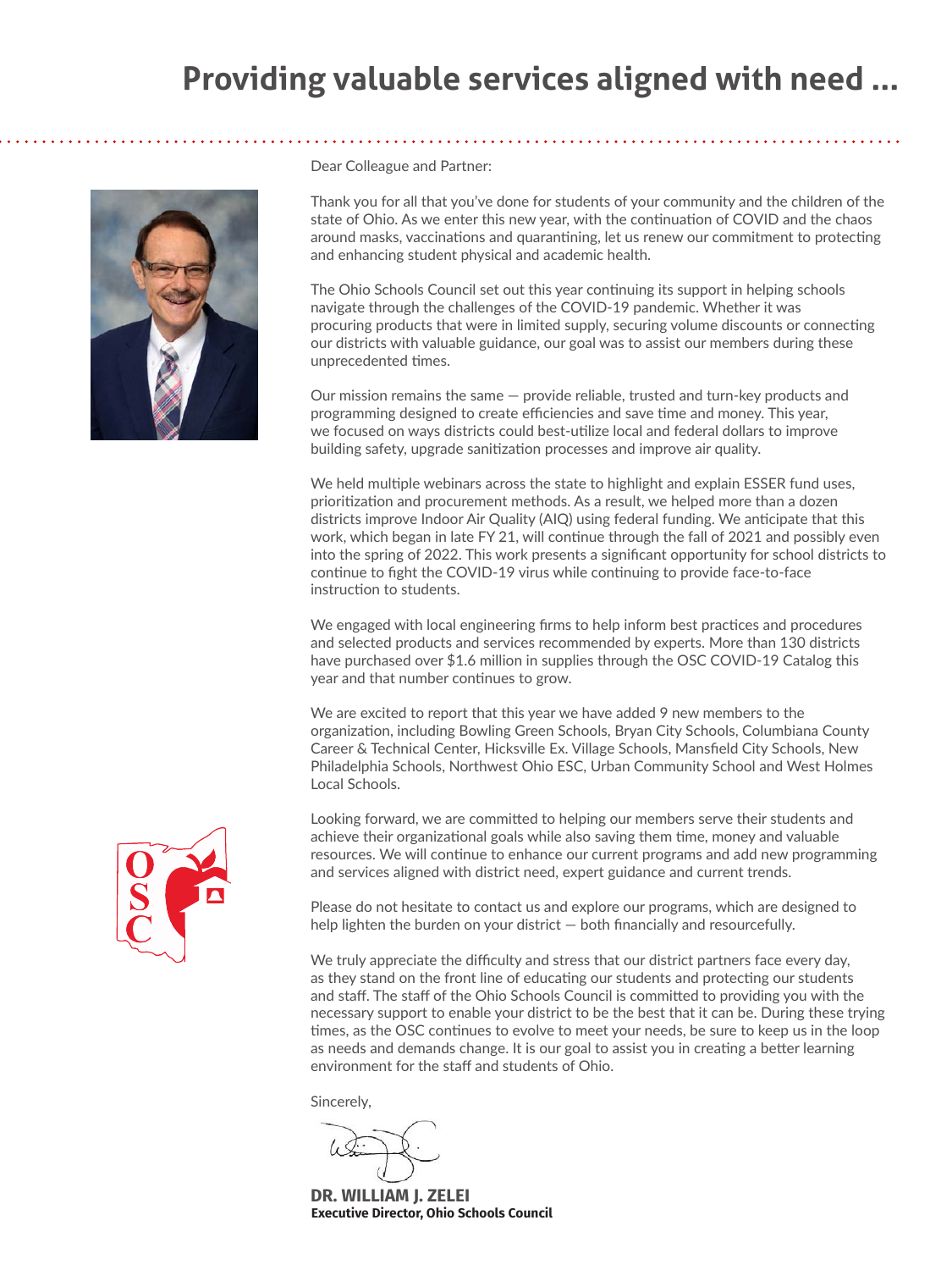## 2020-21 YEAR IN REVIEW OHIO SCHOOLS COUNCIL





**4 2020-21 OSC Annual Report**

2019

2020

2021

2018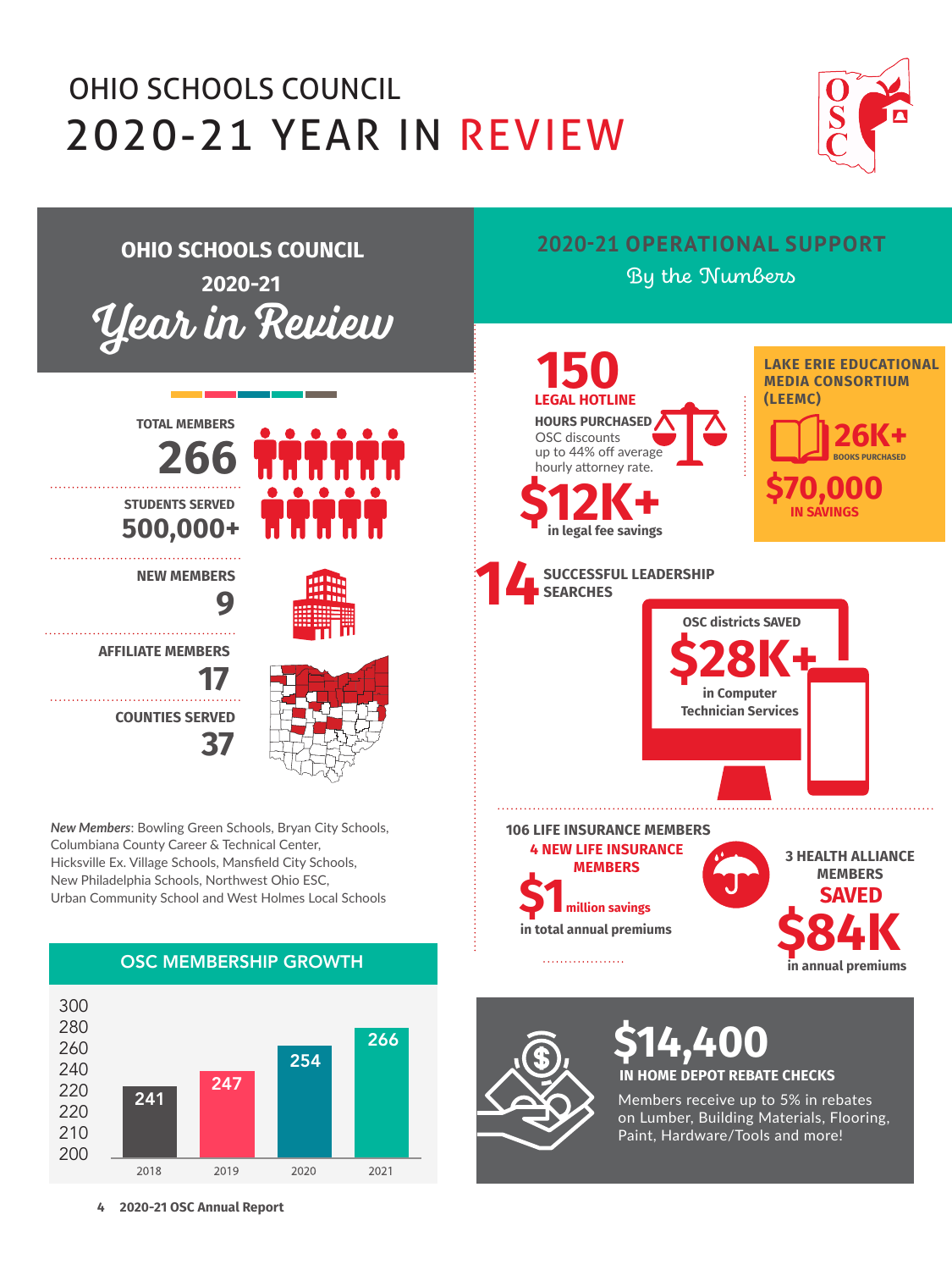

## **2020-21 CO-OP PROGRAMS**

By the Numbers

By the Numbers



## *SPOTLIGHT: OSC ASSISTS DISTRICTS, FOODBANK WITH MEAL DISTRIBUTION*



OSC initiated a meeting between OSC First Ring districts and the Greater Cleveland Food Bank resulting in meaningful collaboration with several districts.

- *• Berea City Schools*: Implemented meal backpacks with OSC in April and have since distributed 11,864 lbs of food to hundreds of students within their community.
- *• Fairview Park City Schools* distributed 11,305 lbs. of meal items.
- *• Garfield Heights City Schools* distributed 71,161 lbs. of meal items.
- *• Parma City Schools* distributed 1,438,649 lbs. of meal items via backpacks, disaster boxes and fresh produce.

*Overall pounds locally distributed: 1,532,979 lbs.*



#### *New Natural Gas Members:*

Boardman Local Schools, Copley-Fairlawn City Schools, Dover City Schools, Green Local Schools, Liberty Local Schools, Maplewood Career Center, Poland Local Schools, Portage Lakes Career Center, Southeast Local Schools, Springfield Local Schools (Summit), Warren City Schools, Woodridge Local Schools and Wooster City Schools



## **\$532,044 IN ELECTRIC AUDIT REBATES**

Since its launch in the fall of 2018, the OSC Electricity Audit program has provided thousands in rebates to OSC member districts.

This year, 45 districts have submitted applications for the program, representing more than \$530,000 in rebates.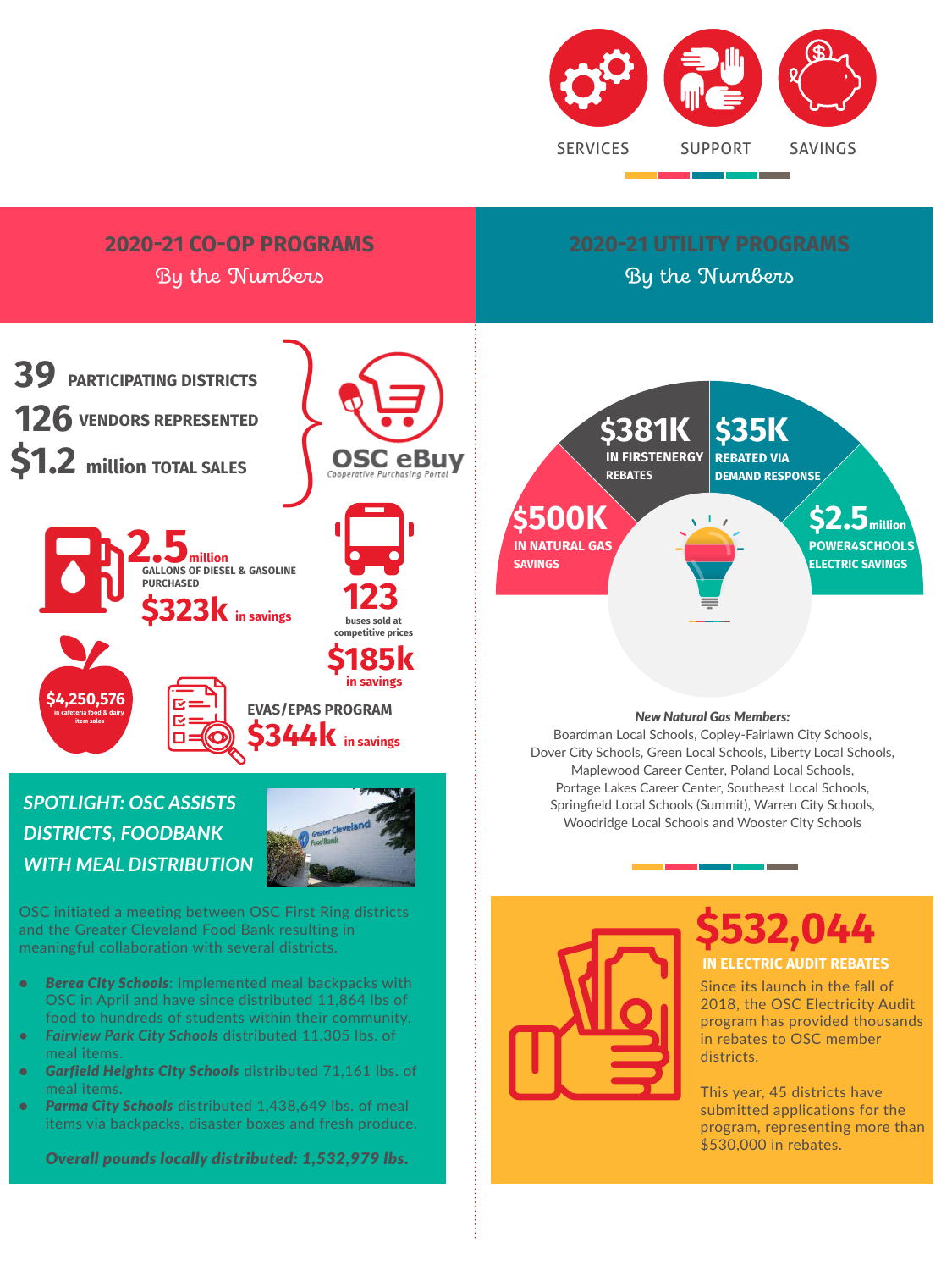### **2020-21 FINANCIALS**

**GENERAL FUND: ENDING CASH BALANCE**





#### **OSC GENERAL FUND:**

In FY 21 the Ohio Schools Council continued to provide high levels of support to members while again limiting member fees. Building on its efforts in FY 20, the OSC built a dynamic COVID-19 catalog of products and services after surveying member needs, and researching, analyzing and sourcing services and products. This work made the OSC COVID-19 catalog a "go-to essential" for school districts, and resulted in over \$1.6 million in purchases through the OSC to support the students and staff of our communities. To obtain the best price and service, in some cases, purchases were routed directly from the district to the vendor, while other instances required the OSC to pre-purchase product and then distribute it to school districts. The pre-purchasing of product and services occurred within the Agency Fund.

The OSC will continue to update and revise the COVID-19 catalog of products and services to meet the ever-changing needs of our schools and communities. As we concluded FYI 21, we saw a significant increase in school districts' desire to improve the air quality within school buildings. Through an OSC Design Build contract, vendors began working closely with a number of school districts to provide their students and staff better air quality within the school buildings. We anticipate that this work, which began in late FY 21, to continue through the fall of 2021 and possibly even into the spring of 2022. This work presents a significant opportunity for school districts continue to fight the COVID-19 virus while continuing to provide face-to-face instruction to students.

The FY 21 financial impact of these and other efforts are reflected in the OSC General Fund financial report. As noted in the graph, the OSC had General Fund revenues of \$1,671,673.86. This is slightly under the FY 20 revenue of \$2 million and approximately equal to the FY 19 revenue of \$1.6 million. However, the OSC was able to reduce its overall FY 21 expenses to \$1,599,267.71, significantly less than the \$1.9 million for FY 20. This increased the General Fund ending cash balance for FY 21 to \$7,885,930.14.

**AGENCY FUND: ENDING CASH BALANCE**

## **\$2,645,811.03**

**AGENCY FUND: REVENUE AND EXPENSES**



#### **OSC AGENCY FUND:**

In FY 21 the Agency Fund continued to handle the normal receipts and expenditures for the Natural Gas program and the Life Insurance program. In addition, the Agency Fund handled the expenditures and receipts for the COVID-19 catalog of products and services.

The Agency Fund reflects revenues of \$14,404,866.39 and expenditures of \$13,978,911.10. The revenues to the Agency Fund include receipts to the Natural Gas program, the Life Insurance program and the COVID-19 catalog program. The expenses to the Agency Fund include expenditures related to the Natural Gas program, the Life Insurance program and the return of the \$2 million advance, to the General Fund, related to the COVID-19 catalog program.

Because, for many school districts, the 20-21 school year resulted in a significant amount of remote learning, school buildings were not utilized as much as normal. This resulted in less natural gas usage. The OSC spent most of FY 21 adjusting Natural Gas invoices to better reflect anticipated usage. As has occurred in past years, Natural Gas receipts that exceeded expenses are being returned to school districts or will be credited to their FY 22 gas usage.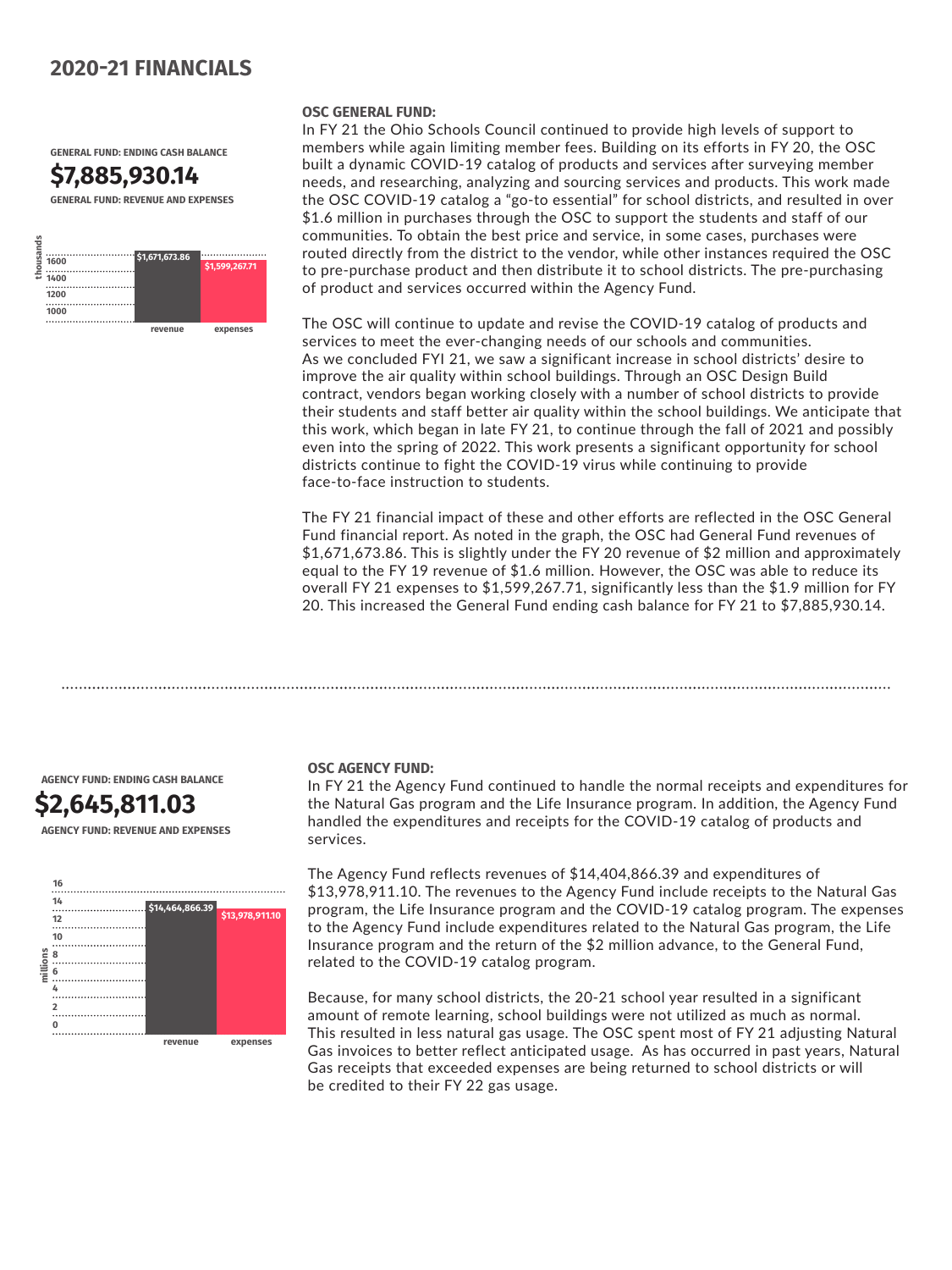### **OSC COVID-19 SUPPLY CATALOG PURCHASES**

Items below reflect purchases directly through the OSC. Additional items were purchased directly through OSC-approved vendors.



#### **2020-21 Ohio Schools Council - Advisory Committee & Board**

#### **2020-21 Advisory Committee**

Anne Arnold, Treasurer Edison Local Schools (Berlin-Milan)

Amber Babik, Treasurer Hubbard Ex. Village Schools

Shane Baumgardner, Treasurer Danbury Local Schools

Mark Bello, Treasurer Girard City Schools

Steve Breckner. Business Manager Strongsville City Schools

Dave Chambers, Treasurer Medina City Schools

Steve Chiaro, Superintendent Warren City Schools

Bryan Christman, Treasurer Shaker Heights City Schools

Patrick Colucci, Superintendent Buckeye Local Schools (Ashtabula)

Matt Feasel, Treasurer Pike-Delta-York Local Schools

Jason Gray, Superintendent Trumbull County Career & Tech Center

Jeff Grosse, Business Manager Shaker Heights City Schools

Jeff Holbrook, Superintendent Hopewell-Loudon Local Schools

Traci Hostetler, Superintendent Mahoning County ESC

Blaise Karlovic, Treasurer Austintown Local Schools

Cajon Keeton, Treasurer Benton-Carroll-Salem Schools

Mark Kowalski, Superintendent Liberty Benton Local Schools

Ryan Lockwood, Treasurer Springfield Local Schools (Lucas)

James Mapus, Business Manager Perrysburg Ex. Village Schools Bobby Marino, Assistant Supt.

Trumbull County ESC

Greg Markus, Treasurer Rocky River City Schools

Cheryl McArthur, Business Manager Campbell City Schools

Dennis Muratori, Superintendent Huron City Schools

Bill Nye, Treasurer; Genoa Area Local Schools Jim Presot, Assistant Superintendent; North Royalton City Schools Mel Rentschler, Superintendent; Allen East Local Schools Tim Saxton, Superintendent; West Branch Local Schools Kim Sperling, Treasurer; Fairview Park City Schools Chad Welker, Business Manager; Twinsburg City Schools Steve Wood, Business Manager; Tallmadge City Schools Jeff Young, Superintendent; Riverdale Local Schools

#### **2020-21 OSC Board of Directors**

Dennis Honkala, Chairperson (Ravenna City Schools) Keith Kelly, Vice Chairperson (Mayfield City Schools) Kathryn Powers, Past Chairperson (Twinsburg City Schools) Franco Gallo, Director (ESC of Lorain County) Scott Goggin, Director (Westlake City Schools) Robert Hlasko, Director (ESC of Medina County) Robert Mengerink, Director (ESC of Northeast Ohio) Jack Thompson, Director (Perry Local Schools-Lake) Michael Zalar, Director (North Olmsted City Schools) *Members of the OSC Board of Directors are Superintendents of member districts.*